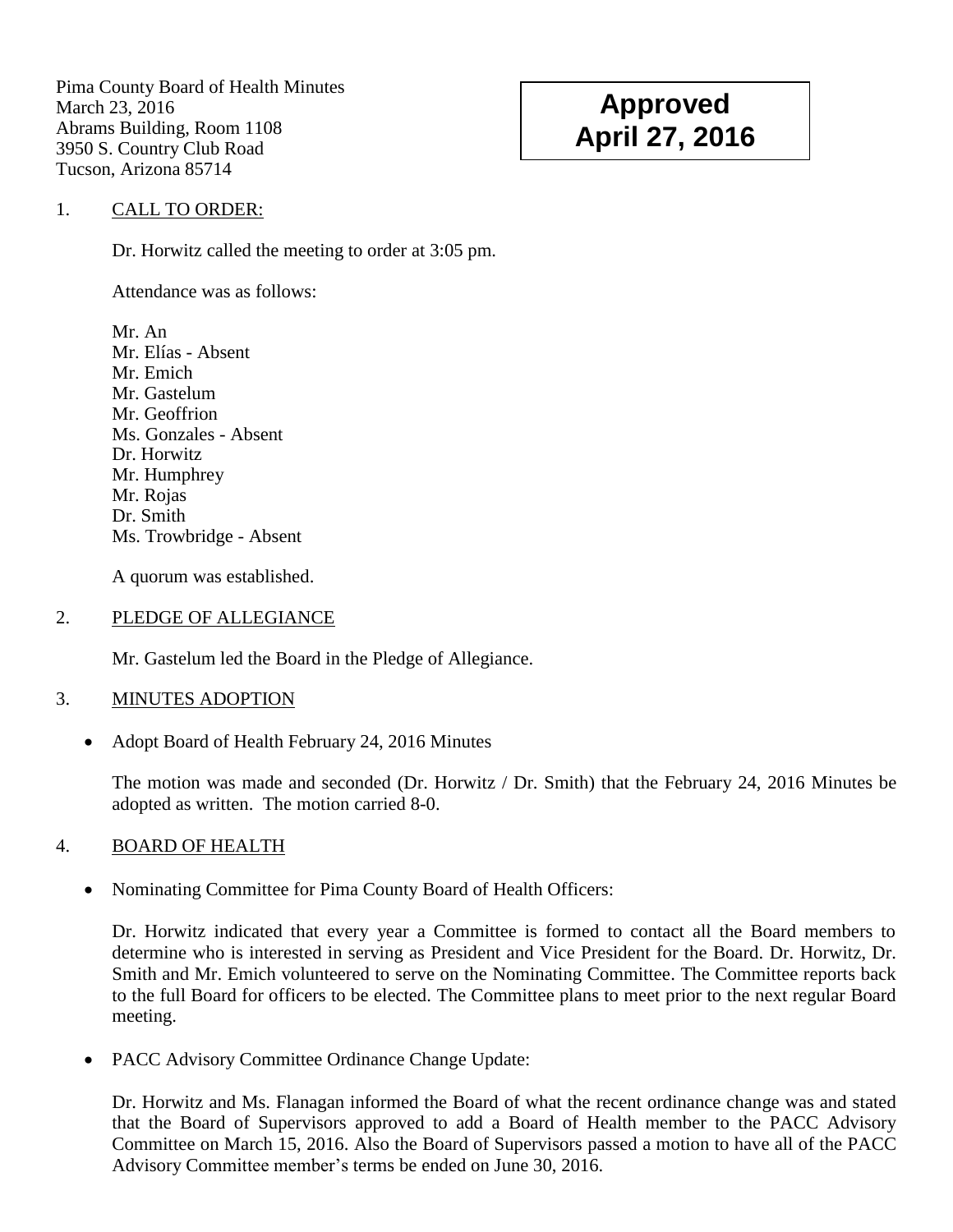Paper Conservation:

Marcy Flanagan, Health Department Deputy Director informed the Board of what the Pima County Health Department does to keep the cost of paper down. Ms. Flanagan stated that the county purchases only recycled paper to print on. Also all of the Health Department as well as the offsite locations have recycling boxes that are picked up on a monthly basis to be taken to be recycled. It's also a county policy to only print/in color if necessary and try to do as much electronically as possible. Dr. Horwitz asked the Board to come to an agreement on what paper items they would like to receive in future meetings. Each member gave Yvette Pina, Board Coordinator their preferences on how they would like to receive the information given at each meeting. Majority of the Board agreed to have all information be sent by email and paper be provided at the meetings.

#### 5. COMMUNICABLE DISEASE - FLU UPDATE

Dr. Horwitz introduced Dr. Carlos Perez-Velez, Health Department Deputy Chief Medical Officer to the Board. Dr. Carlos Perez-Velez updated the Board on the current status on Influenza. There were 2,698 confirmed flu cases in Pima County this year. Flu activity in Arizona is currently widespread. The Flu numbers this year peaked later in the season, but this is not unusual. Arizona's current influenza-like illness activity is amongst the highest in the country. Dr. Carlos Perez-Velez indicated that there are two different types of Influenza, which are type A and B and the most severe one is the type A and the most feared one would be type A/H1N1. Type B is less severe and is usually present at the end of the season but was seen throughout the year - which is unusual. Dr. Carlos Perez-Velez said there have been 15 adult deaths recorded in Pima County this year from influenza.

There are many things to do to prevent the spread of the Flu, which are to get the flu vaccine, drink plenty of fluids, stay home when sick, wash your hands often to protect other people, cover your mouth and nose when coughing or sneezing and avoid touching your eyes, nose and mouth. Dr. Carlos Perez-Velez informed the Board of what efforts the Pima County Health Department are taking to handle influenza. The Health Department has standing orders to offer the influenza vaccine during the season at every visit in our immunization clinics, community outreach for education regarding influenza prevention (including schools, long term care facilities) and extramural vaccination clinics (schools, fairs).

#### 6. ACCREDITATION SITE VISIT UPDATE

Marcy Flanagan, Health Department Deputy Director introduced Alan Bergen, Program Manager Senior to update the Board on the Accreditation Site Visit. Mr. Bergen informed the Board that it went smoothly. The first day of the site visit included discussions about the Community Health Assessment, Community Health Improvement Plan, and Strategic Plan; a brief building tour; a meeting with community partners; and discussions on specific domains. Mr. Bergen mentioned how exciting it was that approximately 32 community partners participated in the site visit and shared how they interact with the Health Department. The second day of the site visit included more domain specific meetings, a discussion with governance members, and an individual meeting with Dr. Garcia. Mr. Bergen thanked the Board members that were able to attend and participate in the site visit. During the closing session, the site visit team summarized their observations of the Health Department and highlighted areas of improvement and strength. The site visit team also provided what happens next. The Health Departments hopes to hear about the results of this process in May.